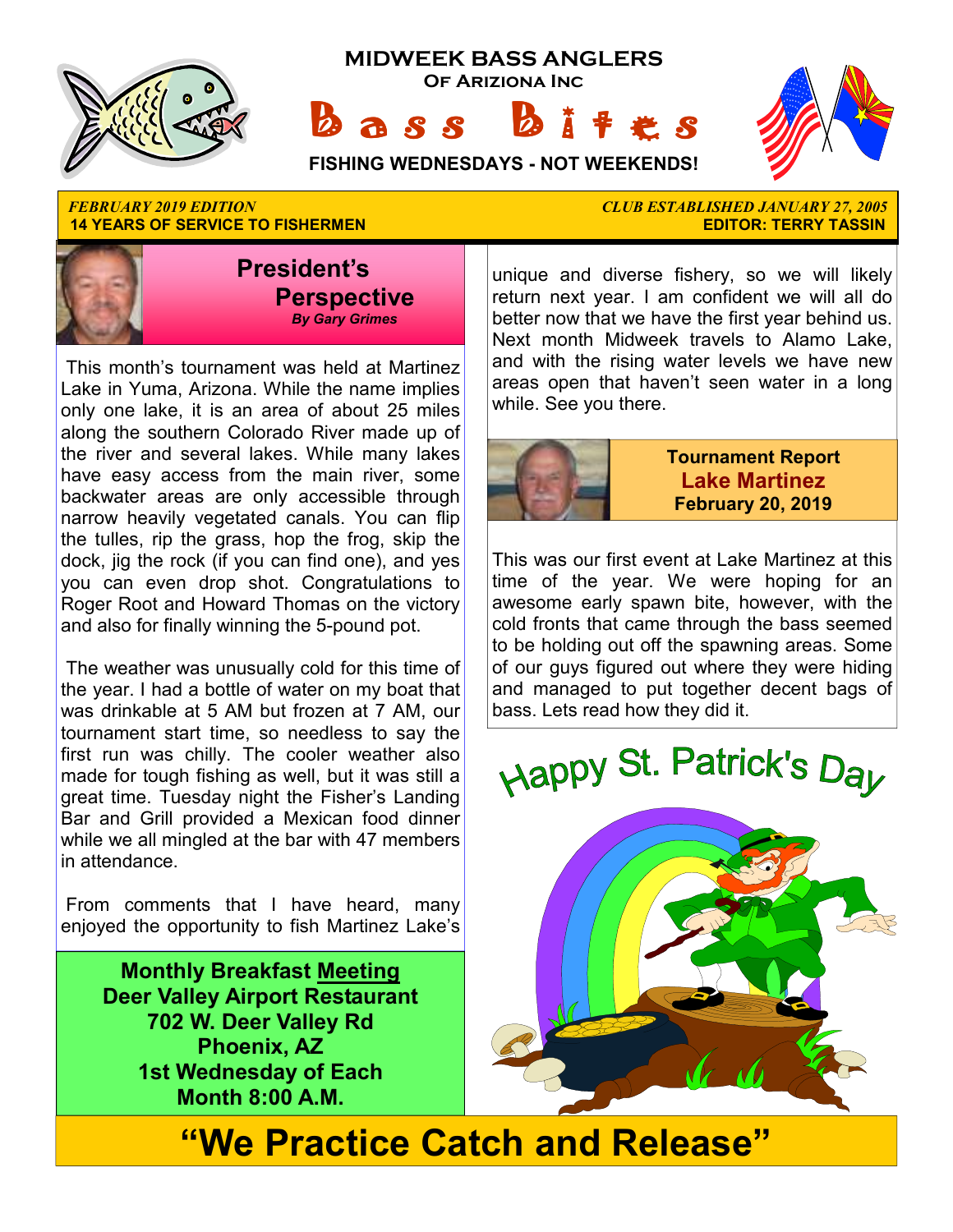## **Team Roger Root & Howard Thomas Figure Out The Bite And Take Home 1st Place**

 Taking home **1st Place,** Team **Roger Root & Howard Thomas** brought to the scales the winning creel of five bass weighing 13.96 lbs. Thanks to Roger's 5.56 lb bass the team also won **1st Place Big Fish** honors and the long running **5 lb Contest.**

*Roger Root:* I almost did not go to this tournament. Then I ended up going to the lower Colorado River for five days. I stayed with a fine individual Richard Brookins and I must say thank you Richard you pretty much saved my life.



*1st Place & 5lb Pot-Roger Root* 

### **Next Meeting Next Tournament**

Our next club meeting for 2019 is scheduled for **Wednesday, 6 March** starting at 8:00 AM, at **Deer Valley Airport Restaurant** (just one mile north of I-101 at the intersection of 7th Ave & Deer Valley Road). We hope you will come early and have breakfast together.

The next club points tournament is scheduled for **Lake Alamo** on **20 March 2019.** Club launch headquarters and weigh-in location will be announced. Tournament hours are **Safe Light to 3 PM.** 

 Richard helped me prefish for 3 days. We went south and we went north. We caught a fish here and there. I caught a 3 plus and a 4 pounder in Ferguson. I did not go back there until tournament day.

 Howard Thomas fished with me on tournament day. Howard caught our first 2 fish. At about 9 AM I caught the big 5.56 pound bass – what a beauty! Howard and I went back and forth catching fish here and there. We put around 15 fish in the boat. I used a green pumpkin jig and Howard used a drop shot plus a variety of different lures. A big shout out goes to this great club for another wonderful event.

*Howard Thomas:* Cold! That's what I say about our day of fishing. I had a lot of fun fishing with my partner Roger Root. How can you not have fun when you win almost everything. Roger prefished for 5 days prior to the tournament and he proved it pays to do your homework.

 On tournament day, when we arrived at our first stop Roger got out one rod and said, "This is the only rod I'll use all day". That rod was a baitcaster with a 3/8 oz. green pumpkin jig. It took about an hour for it to start working properly and bringing in the fish. In the meantime I caught 3 bass pretty quickly with the 'dominator' bait. Ask Jeff Mason what that is; he knows. However, after I caught my three fish here comes Roger to pull off a come-frombehind victory for the team.



*1st Pl Overall-Howard Thomas*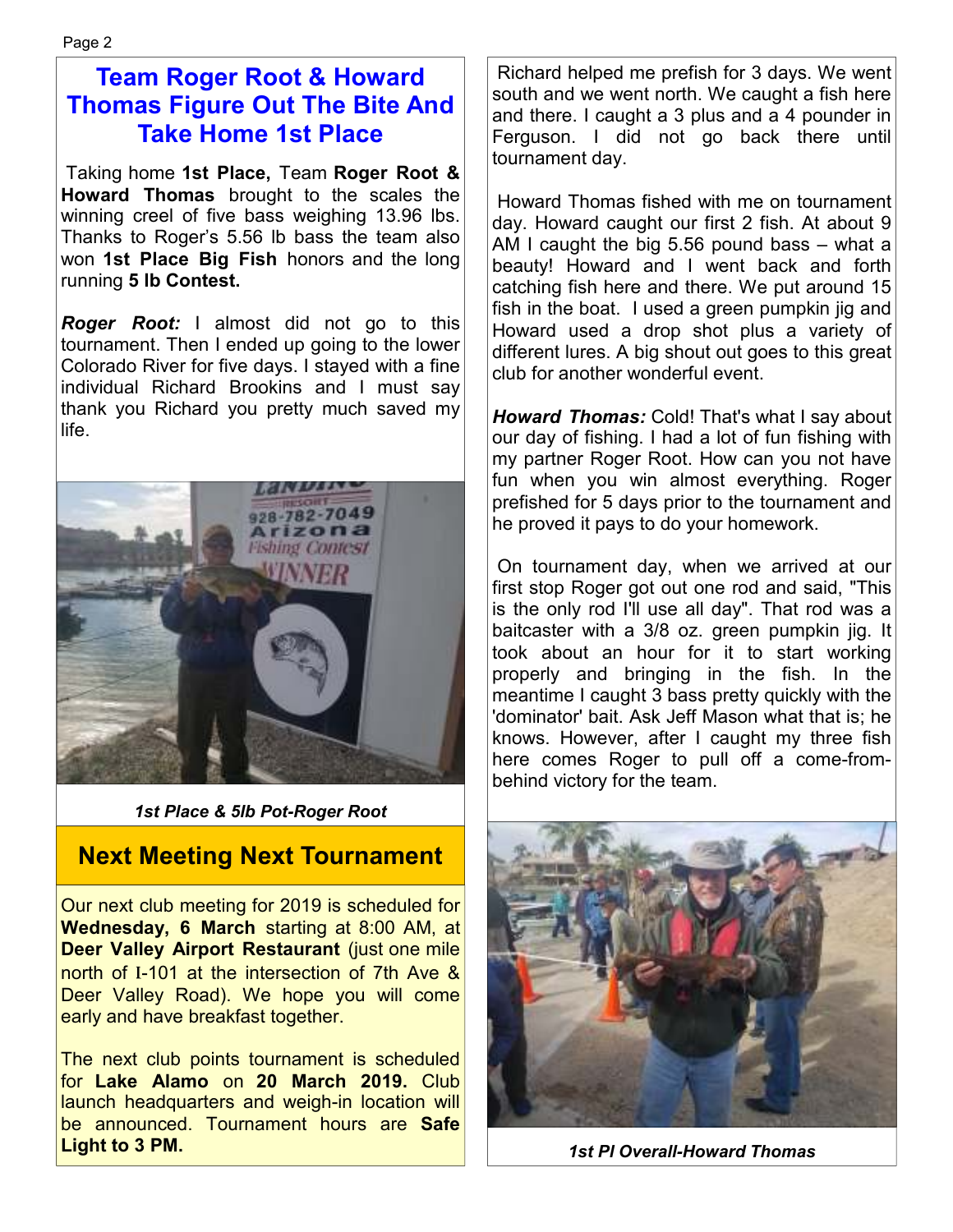The next thing I knew we were culling and on the road to financial freedom. Roger has an uncanny way of making everything work out right and catches the fish. Let me wrap up by saying, we fished points all day long in Lake Ferguson from the shore out. The big fish was caught on a green pumpkin 3/8 oz jig in 6 feet of water 20 feet off the bank. All bites were pressure bites except the 5 pounder - Roger said he hit like a ton of bricks. All day long the water temperature was around 54 degrees with a strong wind. So until next time, anglers, don't forget to do your homework ahead of time.

## **Reddish Colors Propel Clinton Bell & Terry Johnson To 2nd Place Overall Finish**

 In **2nd Place** Team **Clinton Bell & Terry Johnson** weighed five bass for a total weight of 13.54 lbs.

*Terry Johnson:* I was Clinton Bell's co-angler in Boat 22 (Clinton's flashy new-to-him Triton 196) and boy was I lucky to be that guy. I had never fished Martinez and Clinton had not been there in years but he still knew his way around.

 We prefished on Tuesday and had a long morning with limited success on Martinez. Then, at mid-day, Clinton made the call and we headed for Ferguson. We hit a cove up-lake and worked our way in from the wood outside, throwing reaction baits mostly. No love, so we moved inside. Off a secondary point, in shallow water, Clinton scored a dropshot bass that was either 8.5 - 9 lbs (his guess) or 9.5-10 lbs (my guess based on a 9.5 I had 2 weeks ago on Baccarat). Not much later, we worked a long primary point in that same cove and I got a 4 lb bass on a 4" chigger craw. We knew then that we had our spot for Wednesday.

 On Wednesday, we made the run to our spot, broke the ice off our eyeballs and cheeks, and

### **Membership**

As of February 22, 2019 the Midweek Bass Anglers of Arizona consists of **94**  dues paid active members.



*2nd Place Clinton Bell & Terry Johnson*

by 10:00 we had a good limit; nothing as big as the prefish bass but solid. We culled four or five times through the day, working the same two spots, again and again. The area was mostly silted in bottom, but a rocky shell patch really stuck out and that's where we caught all or almost all of our fish. Toward the end of the day, I dumped an A-rig 4 lber right at the net, which was a heartbreaker. Still, we felt pretty good as we headed in. Still felt good at 13.54 lbs until we heard Roger and Howard had 13.96, plus a 5 plus pounder that took the 5 lb pot. Oh, if we had only landed that missed A-rig fish! My kudos go to Roger and Howard for a great job of catching the fish. Our Wednesday fish came in 2 to 10 feet of water on a dropshot, with a crankbait or two and the one dumped A-rig bass while we were running two small Keitech swimbaits. Red, reddish-brown, amber and oxblood worked best, regardless of what lures we threw. We threw a ton of stuff but could not repeat Tuesday's magic. Even so, it was a fabulous day for me, lots of fun and very successful. Thanks to Clinton for doing the heavy lifting on the catching and for opting for a dual console boat! Glad I was able to help round out our keepers.

### **Team Jeff Mason & Randy Bosket Save Fuel And Finish In 3rd Place**

Team **Jeff Mason & Randy Bosket** weighed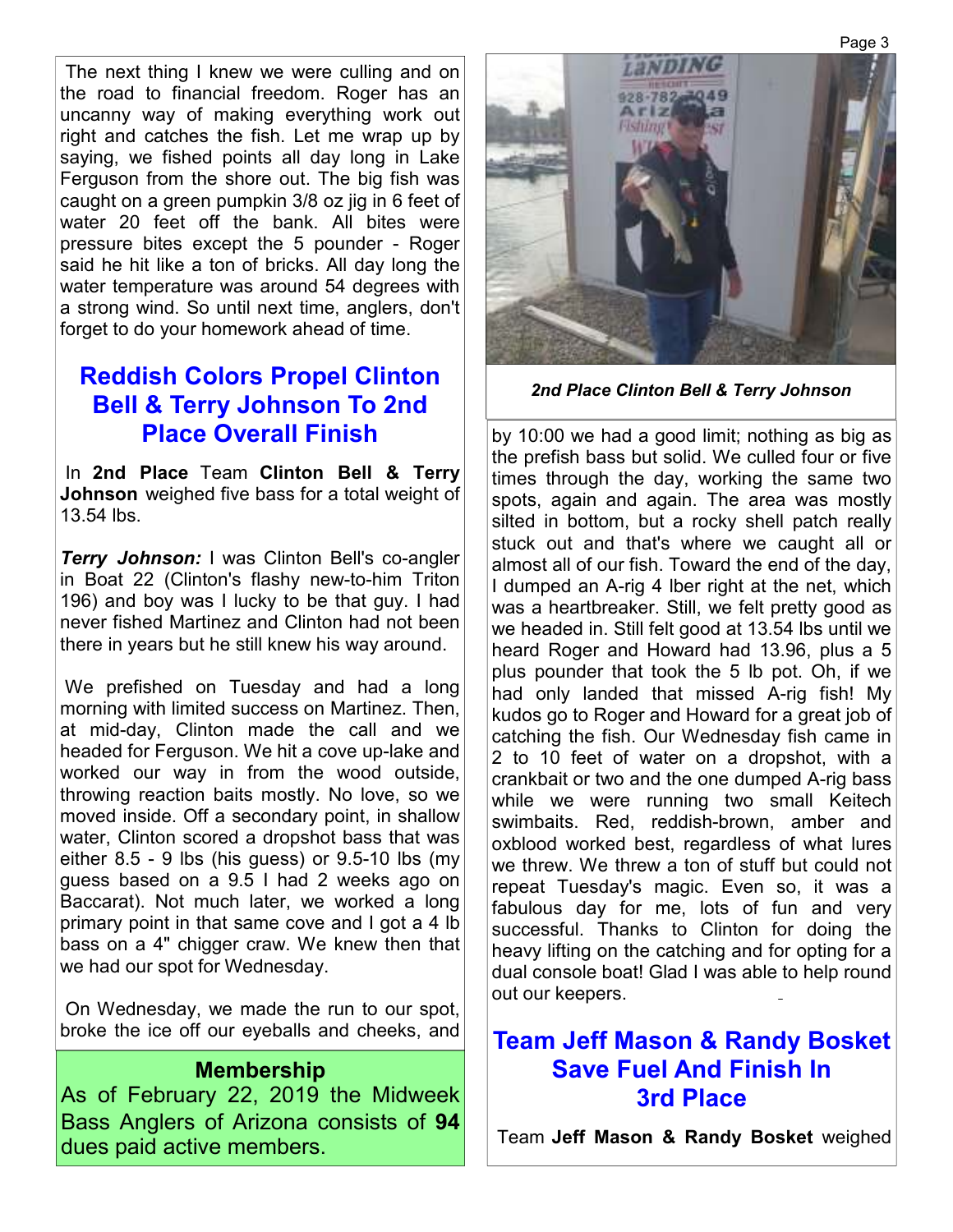five bass for 12.61 pounds and took home **Third Place** honors.

*Jeff Mason:* Congrats to Roger and Howard on their 1<sup>st</sup> Place win and to Clinton and Terry for their 2nd Place finish. My partner Randy Bosket and I prefished Tuesday and didn't do any good but we narrowed our areas where we wanted to fish during the tournament down to four spots. Being boat #23 there were already three boats in Lake Ferguson by the time we got there and those guys were gracious enough to let us fish the area with them. After not catching a fish for the first hour and half I hooked our second biggest fish of the day, a 3 plus pounder on a red lipless crankbait. We moved to our second spot in Lake Martinez where I picked up our biggest fish of the day, a 4.42 lber on a drop shot, and Randy added our third keeper also on a drop shot. We were going to move to our third spot in a backwater down south at about 11:15 AM but as we were passing Fisherman's Landing I decided to duck in there to fish a couple of spots I had fished before. Lucky we did. We caught keepers #4 and #5 on a drop shot in the first ten minutes and then caught a 2 Iber that culled fish  $# 4$ ; right place, right time. We rotated back to the other places we had fished earlier but only managed to pick up several little ones. This was the second time I have fished with Randy Bosket and we certainly enjoyed our day on the water and I hope we get to do it again. Looking forward to the higher water level at Alamo, thanks Midweek Bass Anglers!

*Randy Bosket:* Congratulations to the winners. I was able to prefish both on Monday with Gary Martlage (thanks again Gary) and Tuesday with my partner Jeff Mason, and only had a few bites here and there. On tournament day I wasn't too positive about catching a lot of fish.

#### **Tournament Statistics**

Fifty men fished 8 hours each, bringing 73 bass to the scales for a total weight of 155.50 pounds with a 3.11 pound average total catch per fisherman. The average weight of each fish was 2.13 lbs. All fish were released back into the lake after weigh-in to fight again another day.



*3rd Place Randy Bosket & Jeff Mason*

Standing in the parking lot for the morning meeting with the outside temperature showing 24 degrees I started to question my sanity. But luckily there was no wind in the morning so even though it was very cold there was no wind chill.

 We started by heading up to Ferguson Lake. Since we were boat 23 as we came through the opening there were at least three other boats already fishing in the area Jeff wanted to start in. We joined the crowd without violating anyone's fishing space and went to work with lipless cranks. After about two hours of throwing everything but dynamite at them Jeff hooked a nice keeper. We stayed awhile longer but finally decided to move to Martinez to an area I had got two nibbles the day before. Within 20 minutes Jeff caught our big fish and another keeper using a drop shot. I joined the fray by adding a keeper. After another hour we decided to move out and go down south to Hidden Lake where we had caught one the day before, but as we went by the opening to Fishers Landing Jeff had the idea of quickly checking it out. We were both drop shotting and found a narrow cove where we proceeded to catch the rest of our bag and a few more. Then the winds came up howling and the bite seemed to turn off. We decided to head back up to Martinez to the same spot we left earlier and started catching a bunch of small ones until it was time to go.

 I had a great time with Jeff; he is a great guy and fisherman for any of you that are lucky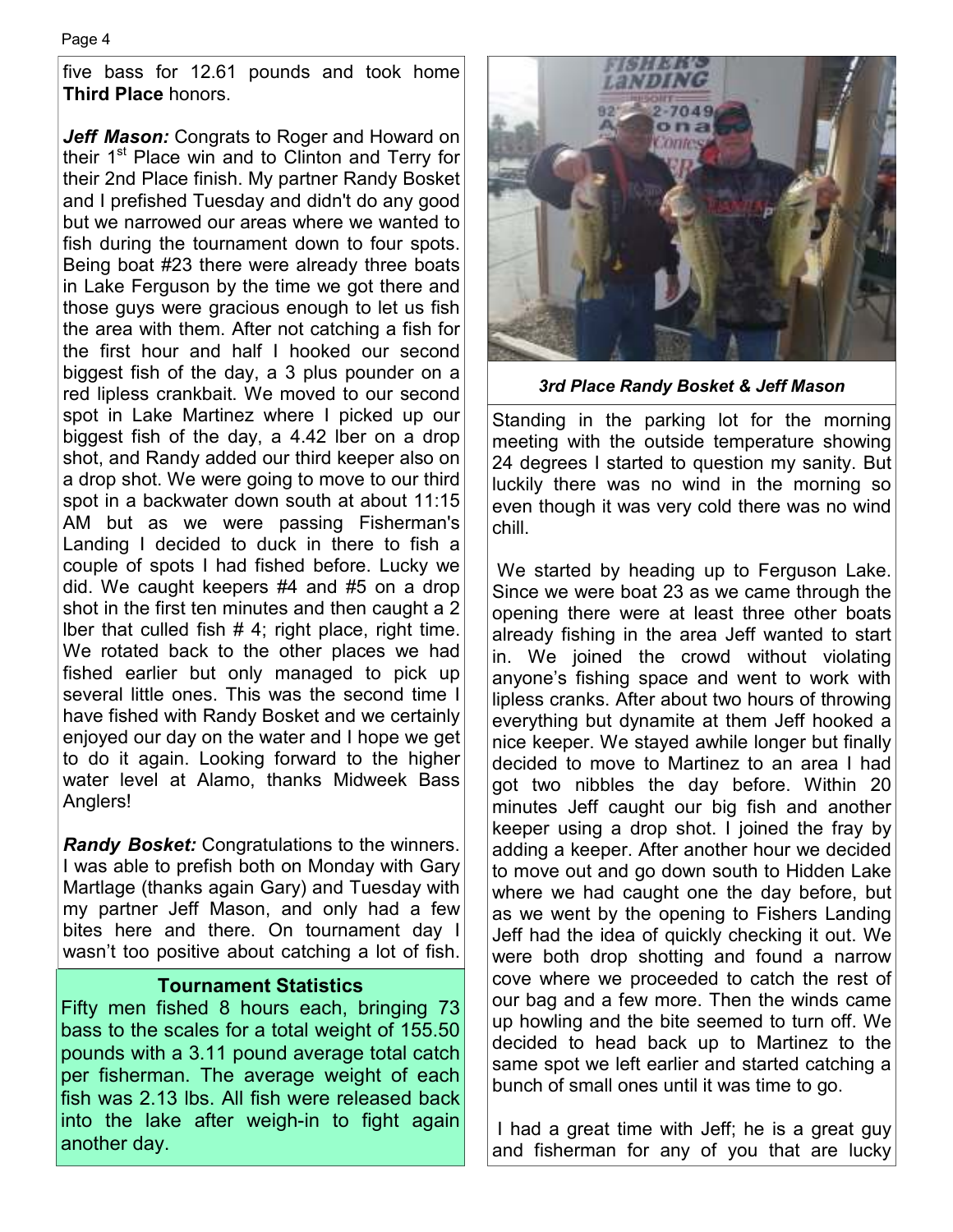enough to get paired with him. Thanks to the weigh team for doing such a great job and getting those fish on and off the scales quickly.

## **Prefishing Pays Off For Team Tom Savage & Rick Brown With 4th Place Overall Finish**

 Taking home **4th Place,** Team **Tom Savage & Rick Brown** weighed five fish for a total weight of 11.73lbs.

*Tom Savage:* Congratulations to Roger and Howard for their 1st Place win. After fishing with Rick Brown for 3 days, it was easy to see why he does so well in our tournaments. Prefishing was tough and we weren't able to come up with a pattern. We decided to go to a small cove where Rick had found a bed fish and we had caught a 3 pounder. We ended up catching those two and two more in that same cove in less than an hour. We were able to get our fifth fish not long after that. The rest of the day was pretty slow, but we were able to cull up three or four times, the last two were in the final fifteen minutes of the tournament near the docks. Our fish were caught on dropshot and Carolina rigs. Even though the weather was cold and windy and the fishing was hard, I still had a great time camping with my friends and fishing with Rick. Thanks Rick, I look forward to fishing with you again.

*Rick Brown:* I had the pleasure of fishing with

*4th Place Rick Brown & Tom Savage* 

Tom Savage in this tournament. This was my first time at Lake Martinez and the expectations were high for some great fishing; however, less than ideal conditions made it pretty tough. With tough conditions in mind we decided to go after a small bed fish with another close by that Tom had caught on Monday that I was pretty sure was on a bed that we couldn't see. That part of the plan worked out as we caught both those fish plus 2 more. We moved to an area with a little deeper water with hopes of catching that elusive 5 plus pound bass. Well, that didn't happen. However we did complete our limit and were able to cull 2 fish in the last 15minutes of the tournament. As always it was a lot of fun camping around the campfire and having drinks with the guys. I had a blast fishing with Tom Savage; he is a great fisherman and pleasure to be around. Congrats to Roger and Howard for the big win.

### **Team John Hilland & Ron Rudzinski Fish Soft Plastics To Win 5th Place**

 A five fish bag weighing 10.93 lbs was enough to earn Team **Hilland & Rudzinski** the **5th Place** money.

*John Hilland:* Congrats to Roger and Howard, well done! I had the pleasure of being paired up with Ron Rudzinski, great guy and a really good fisherman. Ron and I were able to put in a few days of prefishing that really didn't produce any

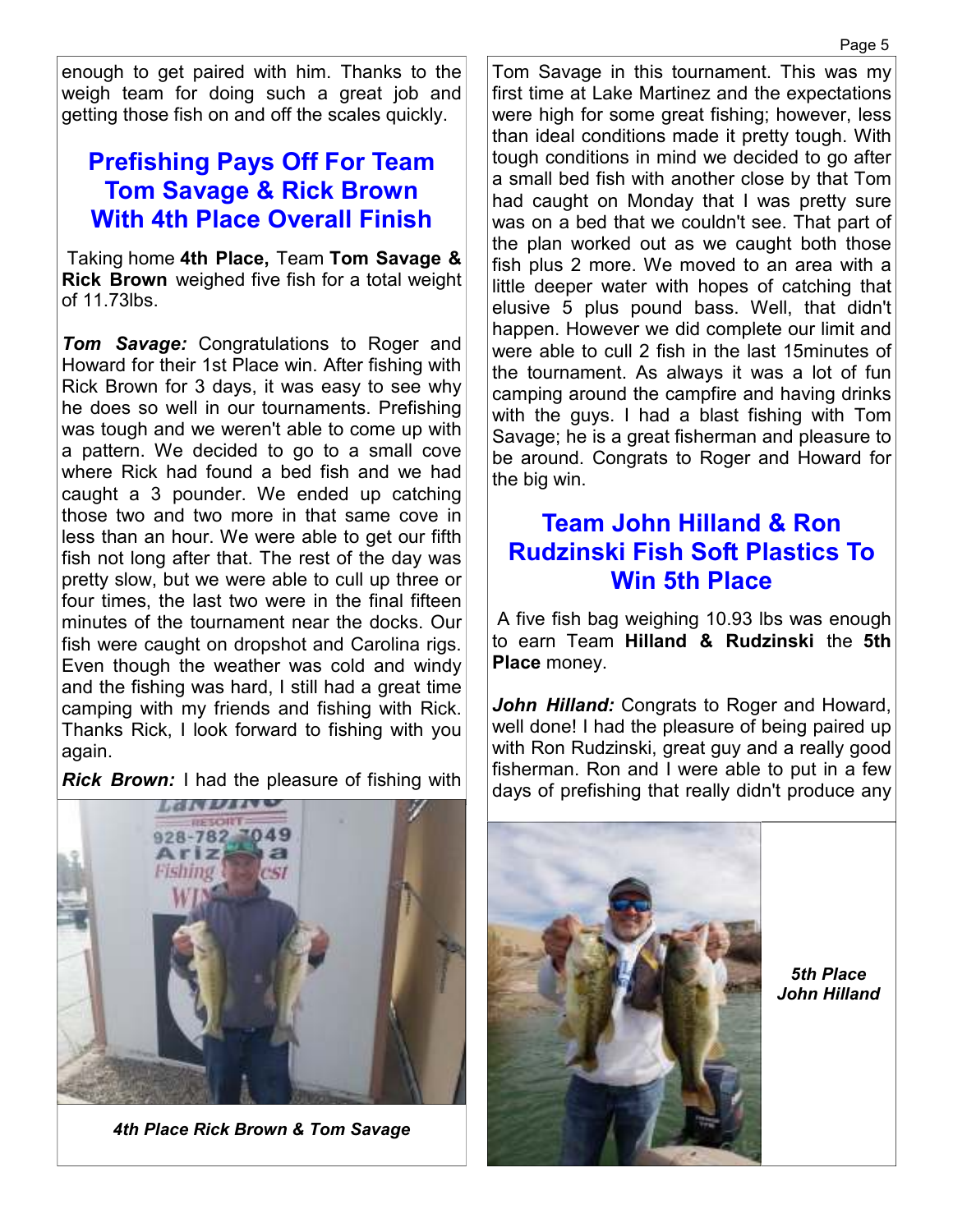*5th Place Ron Rudzinski* 

idea of what to do come tournament day. We had been from the dam down south to Island Lake way up north throwing everything in the boat at them. On tournament morning we decided to head into Ferguson first thing to an area where we had a few bites prefishing; this didn't produce for us and we headed out. Our next stop was Martinez Lake. We pulled out the small swim baits and drop shots to put one keeper in the boat along with a few short fish as well. Moving again sent us in the lake just north of Fishers Landing where Ron was on fire with the drop shot and caught our biggest fish. We stayed there most of the day putting a limit in the boat and culling a few times before the weigh in. Thank you to the weigh in crew and the guys behind the scenes that make this such a great group. See you at Alamo next month.

*Ron Rudzinski:* Anyone at Lake Martinez sure figured out it's no fun to fish during or after 3 cold fronts. The bite was tough, but my boater sure worked to see what we could find that produced fish for us. John Hilland was great to fish with and we settled on drop shots and some Senkos to get our fish in 2-10 feet of water.

## **Team Lannes Brock & George Cobasky Prefishing Bite Holds Up for 6th Place Finish**

 Team **Lannes Brock & George Cobasky**  weighed five bass for 10.07 pounds and took

#### home **6th Place** honors.

*George Cobasky and Lannes Brock*: First of all, I would like to say that it was a real experience fishing with Lannes. After 70 years fishing the river, Lannes knows every fishing hole. Both days we fished Clear Lake and Island Lake, and getting into these lakes was a real chore. I had to use a push pole to navigate the bending channels. Island Lake was a fisherman's glory hole with rock points, underwater trees, and it's a big lake. Prefishing we tested the water; Lannes caught a 2 lb. fish and I pulled-in a 3 plus pounder; we had our water reserved for the tournament day. Tournament day, Lannes drove to Island Lake as fast as his boat would go and we pulled out our limit of fish and one was over 4 pounds. I learned a lot while fishing with Lannes and had a super time.

## **John Hawkins & John Milkint Find Fish On Grass Lines And Finish 7th Overall**

 In **7th Place** Team **John Hawkins & John Milkint** weighed five bass for a total weight of 9.62 lbs.

*John Milkint:* As the start boat, we watched everyone motor out ahead of us and since we had no positive plan the decision was made to just put down the trolling motor and start fishing. John Hawkins had caught a bass in the area as we prefished on Tuesday and it seemed the thing to do. As it turned out, it proved to be a good move. We put 3 fish in the live well pretty quickly. Then the bite slowed down.

 As everyone who participated at Martinez knows, it was a tough day on the water. We caught a total of 6 bass, one of which didn't measure. None of our fish were caught on reaction baits. Fortunately the wind was very light in the early morning and allowed us to fish weightless Senkos along the reeds to begin the day in a positive manner. Once the wind really started blowing around 11 AM, our slow day became even slower. Then it was more of just keeping warm.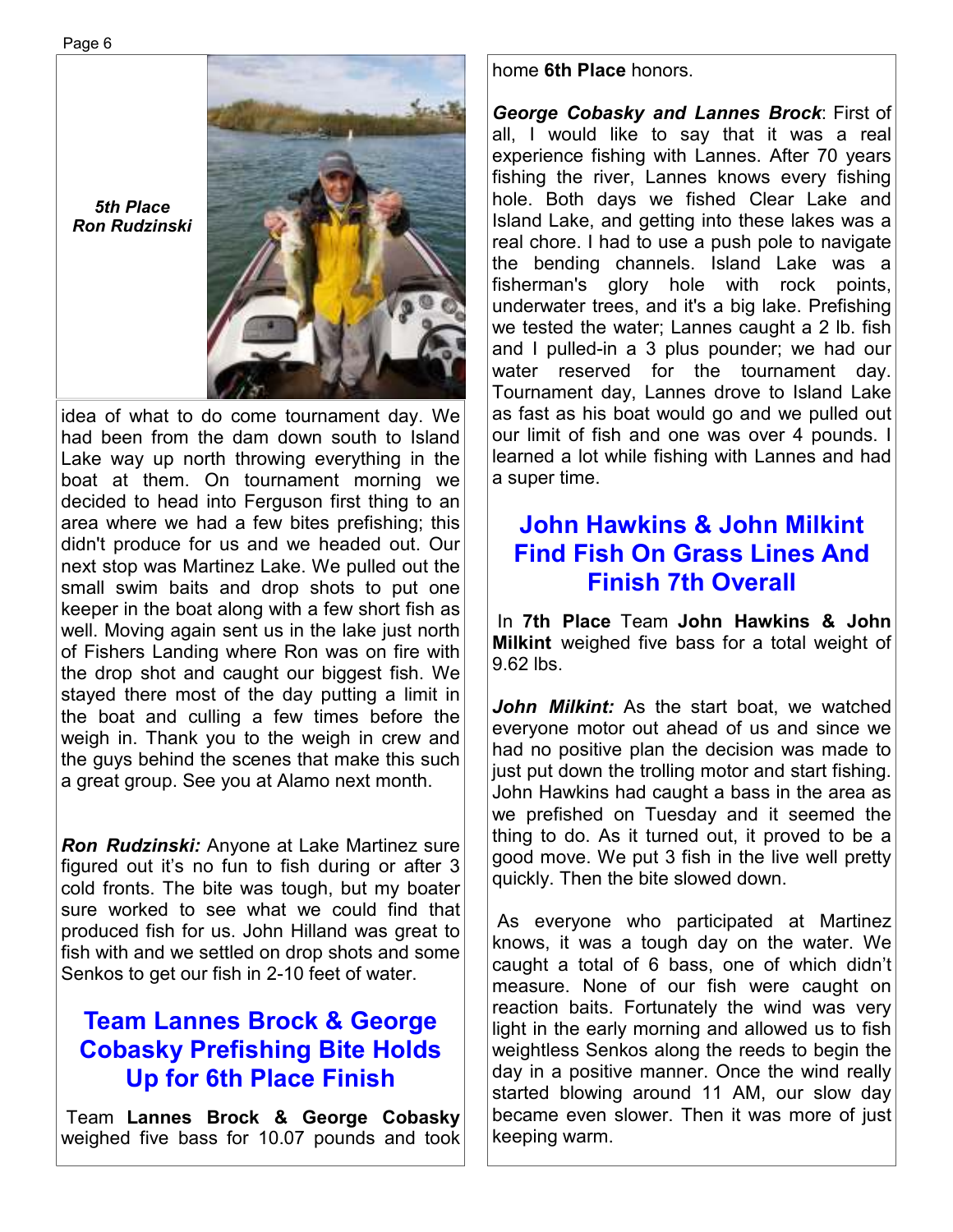

*7th Place John Milkint & John Hawkins* 

John Hawkins: I would like to congratulate Roger and Howard for the tournament win. I also would like to thank the club for putting on a fantastic tournament. I'd like to thank my fishing buddy and friend John Milkint and say we had a wonderful time trying to make as much fun out of a crappy day as we could. We had no idea that we managed to "place" again fishing together. Thanks go to the club, with congrats to the winners and runner ups.

### **Team Tom Alauria & Lou Hirlemann Take 2nd Place Big Bass Prize**

*Tom Alauria:* Congratulations Roger and Howard. They were able to put together a plan and weigh five fish including the big fish for the tournament. There were a lot of good fishermen who couldn't bring in a limit. Lou Hirlemann and I only weighed two fish but one of them was the 2<sup>nd</sup> Place Big Fish. Lou caught the big one 30 minutes before the weigh in by dragging a



Carolina rig. I think this lake  $f(x) = c$  frustrated a lot **WANTOf** anglers including me and Lou.

#### **Weighing-In**  *By Gary Martlage*  **Tournament Director**

 Our second tournament of 2019 is now history. Personally, I thoroughly enjoyed our tournament. Under some adverse conditions, I will still put this one as a very fun event. Our buffet was awesome, the camping facilities were acceptable, and the fishing was average, at best. Overall, I feel it was a great time.

 Our weigh-in was a lot different than we are used to, but I feel we pulled it off without any major problems. Congratulations to ALL of you for helping out your fellow fishermen getting fish to the scales. I had a concern about the dock situation, but it all worked out better than expected.

 I believe next year will be even better since we know what we are dealing with. I hope everyone that participated feels the same about going back to Lake Martinez.

 Thanks, again to our weigh-in team of Tom Savage, Sean Ballard, Tom Alauria, and Gary Grimes. Also Jason Stanton stepped up to take photos for the Bass Bites. Sure helps out when every time I turn around, someone is there to volunteer. I will be looking forward to this continued support at ALAMO next month. Hope to see you all there.

#### **Sound Off**  *By Gary Grimes*

As I travelled to Martinez Lake on US95 from Quartzite, I was amazed at the rugged beauty of the Kofa Mountains along the east side of the highway. I recalled Rick Brown had recently taken a desert bighorn from the range, having been fortunate to be drawn with one of the rarest hunting tags in the state. After returning home, I did a bit of digging to find out more about these mountains, and I discovered a bit of Arizona history I thought you might find interesting.

In 1936, the Arizona Boy Scouts mounted a

*2nd Place Big Bass - 4.54 lbs Lou Hirlemann*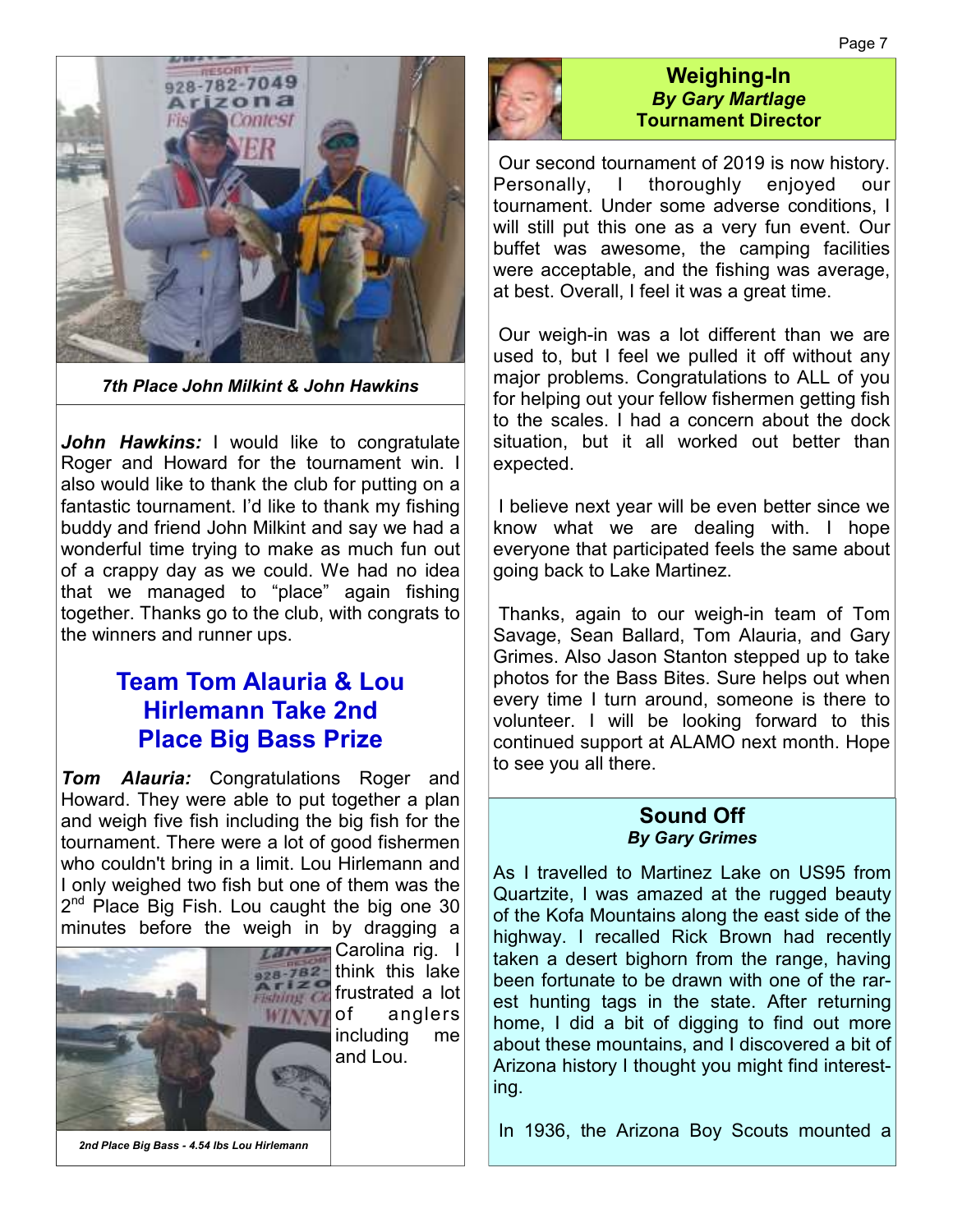#### Page 8

statewide campaign to save the desert bighorn sheep, leading to the creation of Kofa. The Scouts first became interested in the sheep through the efforts of Major Frederick Russell Burnham, the noted frontiersman turned conservationist who co-founded Scouting. Burnham observed that fewer than 150 of these sheep lived in the Arizona mountains. He called George F. Miller, then scout executive of the Boy Scout council headquartered in Phoenix, with a plan to save the sheep. Burnham put it this way: "I want you to save this majestic animal, not only because it is in danger of extinction, but of more importance, some day it might provide domestic sheep with a strain to save them from disaster at the hands of a yet unknown virus."

 On January 18, 1939, over 1.5 million acres were set aside at Kofa, and a civilian conservation corps side camp was set up to develop high mountain waterholes for the sheep. On April 2, 1939, Kofa National Wildlife Refuge was officially opened; Burnham gave the dedication speech. The desert bighorn sheep is now the official mascot for the Arizona Boy Scouts, and the number of sheep in these parks has increased substantially.

# Photo Scrapbook - Lake Martinez– **February 20, 2019**